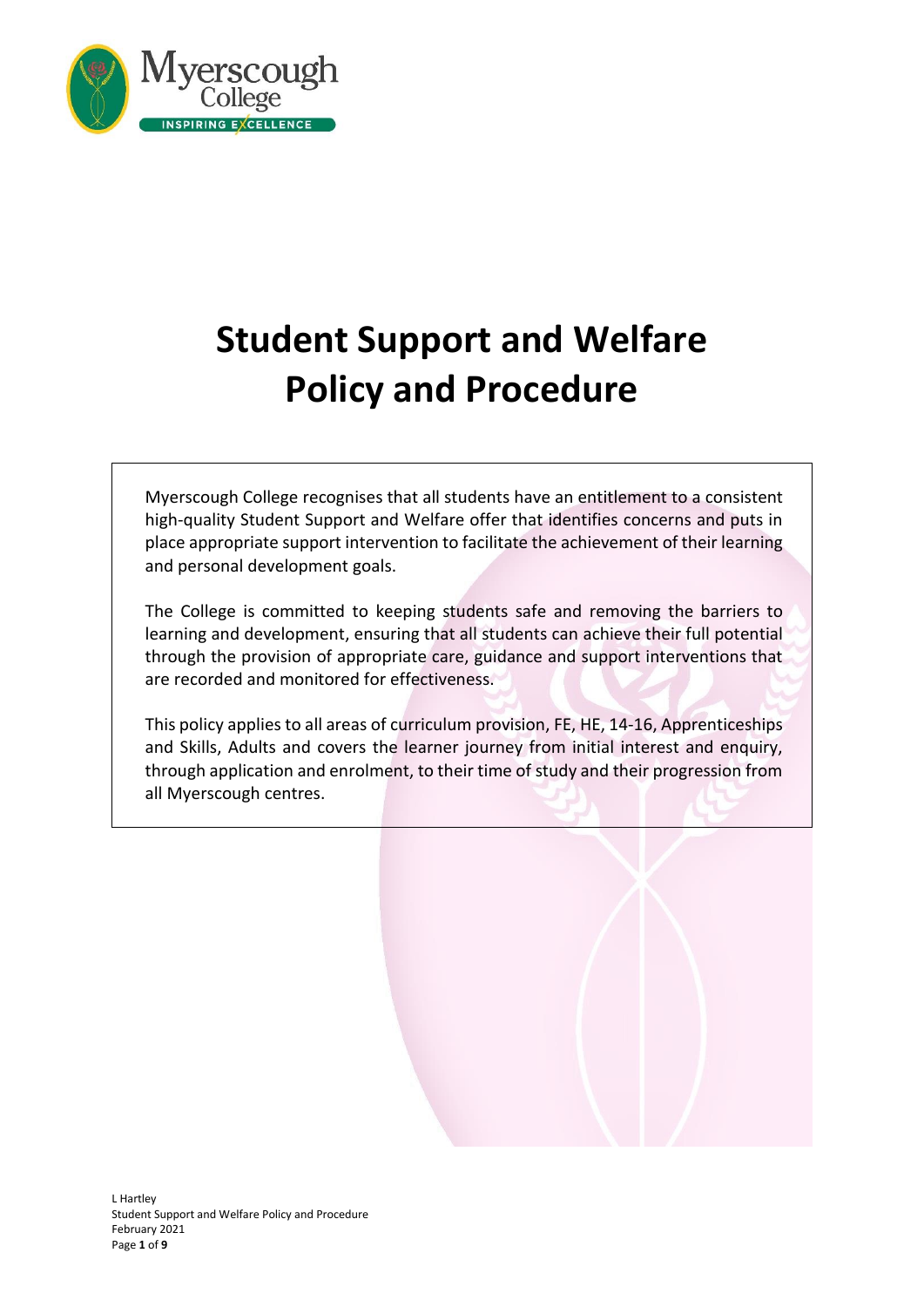#### **1. Policy Statement**

Myerscough College is committed to providing high quality support services to all students from initial advice and guidance when applying for a course, through a tutorial system, with high quality support, welfare and safeguarding teams, alongside careers advice and guidance to support positive outcomes and progression.

#### **2. Scope**

This policy applies to all students.

#### **3. Responsibilities**

All staff are responsible regardless of role to be aware of their function in ensuring the student receives the best possible and most appropriate support to meet their needs to ensure they meet their learning and personal development aspirations. The welfare, health and safety of every learner is our main priority, and we aim to learn, work and live in a community which embraces the College values and ethos.

#### **3.1 Student Support and Welfare**

Student Support & Welfare is provided within 'The Core'.

**The Core** is the College's overarching student support and welfare facility provided on College sites and through virtual or alternative provision regardless of place of study.

The Core provides a central and coordinated focus for student support, with drop in facilities, online and telephone access, information, advice and guidance and referrals to other areas of support, as required.

Strong liaison and working relationships are maintained through effective collaboration between:

- Attendance Co-ordinator
- Careers Advisor / Team
- Curriculum teams
- Designated Safeguarding Leads (DSLs/ DDSLs)
- Director of Student Support and Welfare (SLT)
- **Finance Officers**
- Governor- nominated Governor for Safeguarding and FREDIE
- Health and Safety Advisor
- Inclusive Learning
- Job Coach Team
- Pastoral Teams (including Progress Coaches)
- Residential Accommodation Team
- Residential Support Team
- Safeguarding and Support Team
- Garstang Medial Practice
- 14-16 Co-ordinator / Team

L Hartley Student Support and Welfare Policy and Procedure February 2021 Page **2** of **9**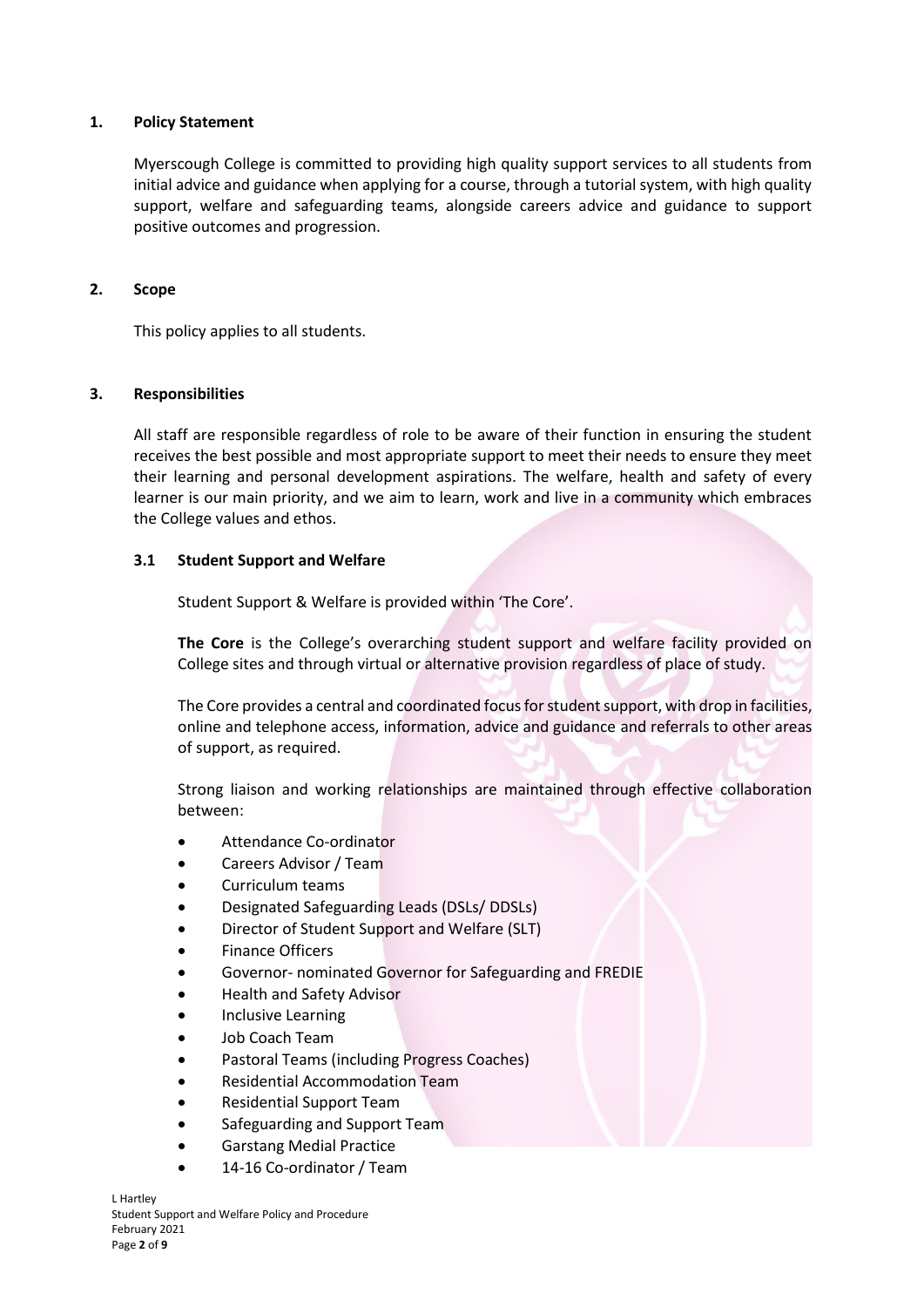# **4. Pastoral Support**

Student Support & Welfare (SSW) is promoted to all students at all stages of their engagement with the College, eg Student intranet, College Induction and welcome talks, through group and individual tutorials and progress reviews.

All staff are responsible for providing pastoral support. Dedicated teams and staff provide enhanced and focussed pastoral care through the Personal tutors, Progress Coach team, Inclusive learning team, Residential support team, 14-16 coordinator; this enables effective relationship building, early identification and intervention which may require referral and collaboration with other internal and external teams and parents or guardians.

Regular meetings between academic, support (including residential and inclusive learning) and safeguarding staff take place to ensure students' progress and effectiveness of interventions, and escalation of risk is monitored.

#### **5. Financial Support**

The College has a dedicated team who can advise on all the financial support packages that are available to all students during their studies and life at Myerscough regardless of where they study. The College aims to signpost our students to as much useful information about financial support available to them, however we do not endeavour to provide formal financial advice.

The team can assist with:

- Student Bursaries
- Guaranteed Bursaries
- Free College Meals
- Childcare Support Funding
- Transport bursaries
- Disabled Student Allowances
- Accommodation Bursaries
- Learner Loans

The Student Finance Officer may also work with other internal and external services to provide further support and guidance.

#### **6. Health and Wellbeing**

The College acknowledges that if students are going to do well in their studies, it is important that they are happy, healthy and safe. Trained and experienced staff are available to help address students' needs and can help with up-to-date information on health matters, contact with outside agencies, referrals to BACP registered College and external counsellors.

The College works in partnership with Garstang Medical Practice and facilitates quick and easy access to GP and pharmacy services for all residential students who wish to use this medical provision.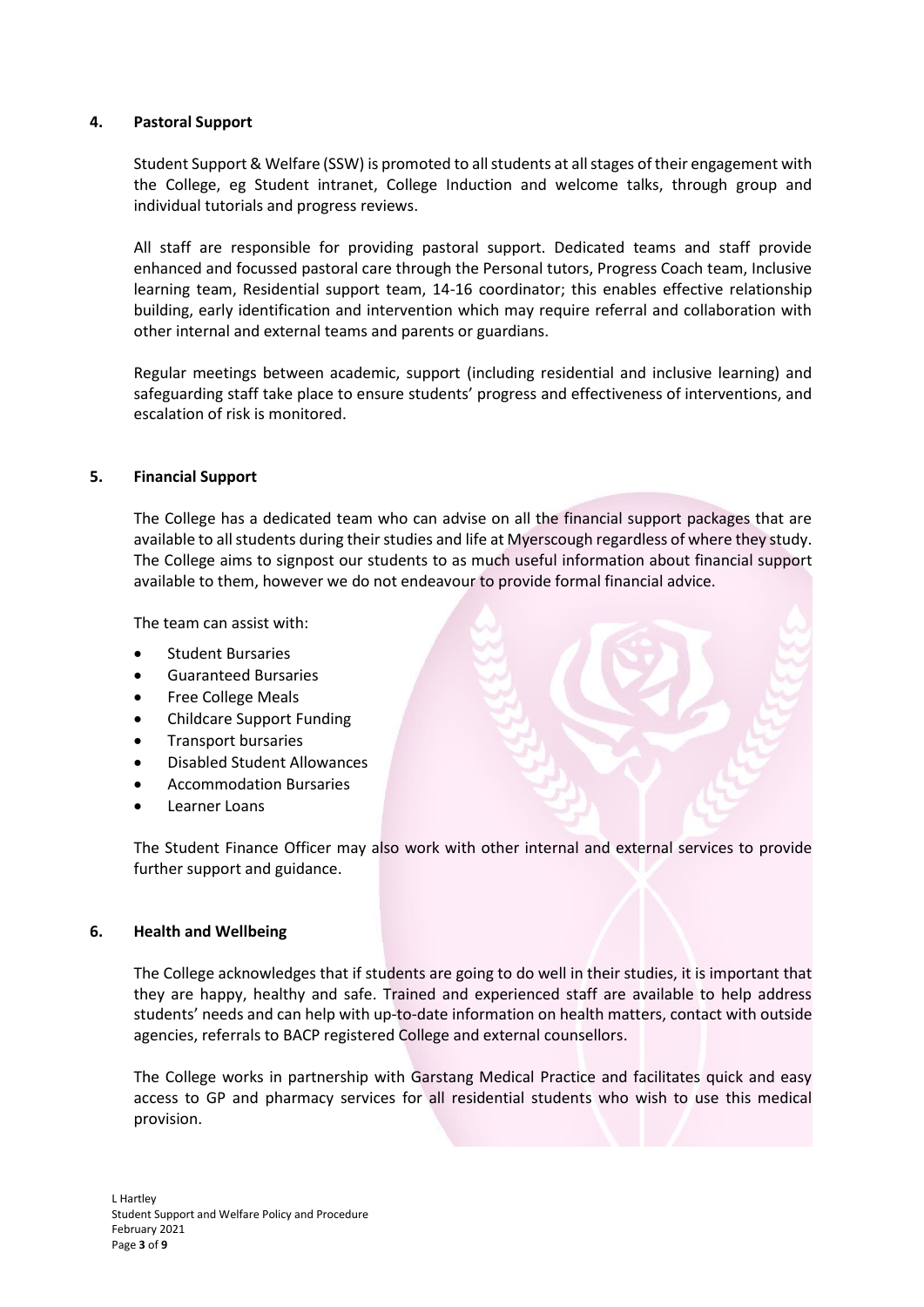Students and Staff have access to credible health information and links through the staff and student intranet, leaflets, posters as well as through course tutorials on related health and wellbeing topics.

The College works with a wide range of agencies to provide further support, guidance and treatment to support you on a range of issues. These can be around physical, sexual, mental health, drug and alcohol concerns, financial problems including debt, carers organisations.

# **7. Sexual Health**

Through partnership with local health services the College can provide access to local condom distribution schemes. Staff can support students to access other local sexual health services including online, clinic and postal based services, including postal based sexual health screening. Sexual health advice and referrals will be in line with consent protocols and Fraser Guidelines as appropriate.

## **8. Mental Health**

The College recognises that we all mental health and can be described as the way we feel on any day. Mental health and wellbeing can also be known as 'emotional wellbeing'. We acknowledge that we all have days where we feel good and days when we don't.

Mental health difficulties and mental illness lie on a continuous spectrum and are not distinct points. Mental health refers to how a person thinks, feels and acts in different situations and describes a sense of wellbeing. A person with a mental health or emotional wellbeing problem will have more bad days than good.

Mental health difficulties are problems that affect a person's thoughts, feelings, behaviour and ability to function and may occur as a reaction to an event or external pressure. They may resolve on their own. A student experiencing mental health difficulties that interfere with their capacity to function, or which are persistent, may benefit from support from College or external services. It may have an impact on their engaging in learning, attainment and personal development. If severe, mental health difficulties may highlight other mental illness conditions.

Mental illness includes a wide range of conditions such as but not limiting to anxiety or panic disorders, depression, bipolar disorder, obsessive compulsive disorders, eating problems / disorders, ADHD, personal, psychosis, phobias. Students who experience mental illness will require treatment and support from health professionals and practitioner.

The College acknowledges that adverse childhood experiences or trauma can have an impact on mental health and wellbeing including the ability to healthy attachment relationships, impacts on learning and in a learning environment and cognitive functioning. We are committed to trauma informed practice with increasing policy, practice and training to support staff to be able to effectively manage situations and student behaviours.

The College is committed to promoting student wellbeing, providing a safe and healthy work and living environment and encourage student with mental health to disclose so that appropriate arrangements can be made to support them.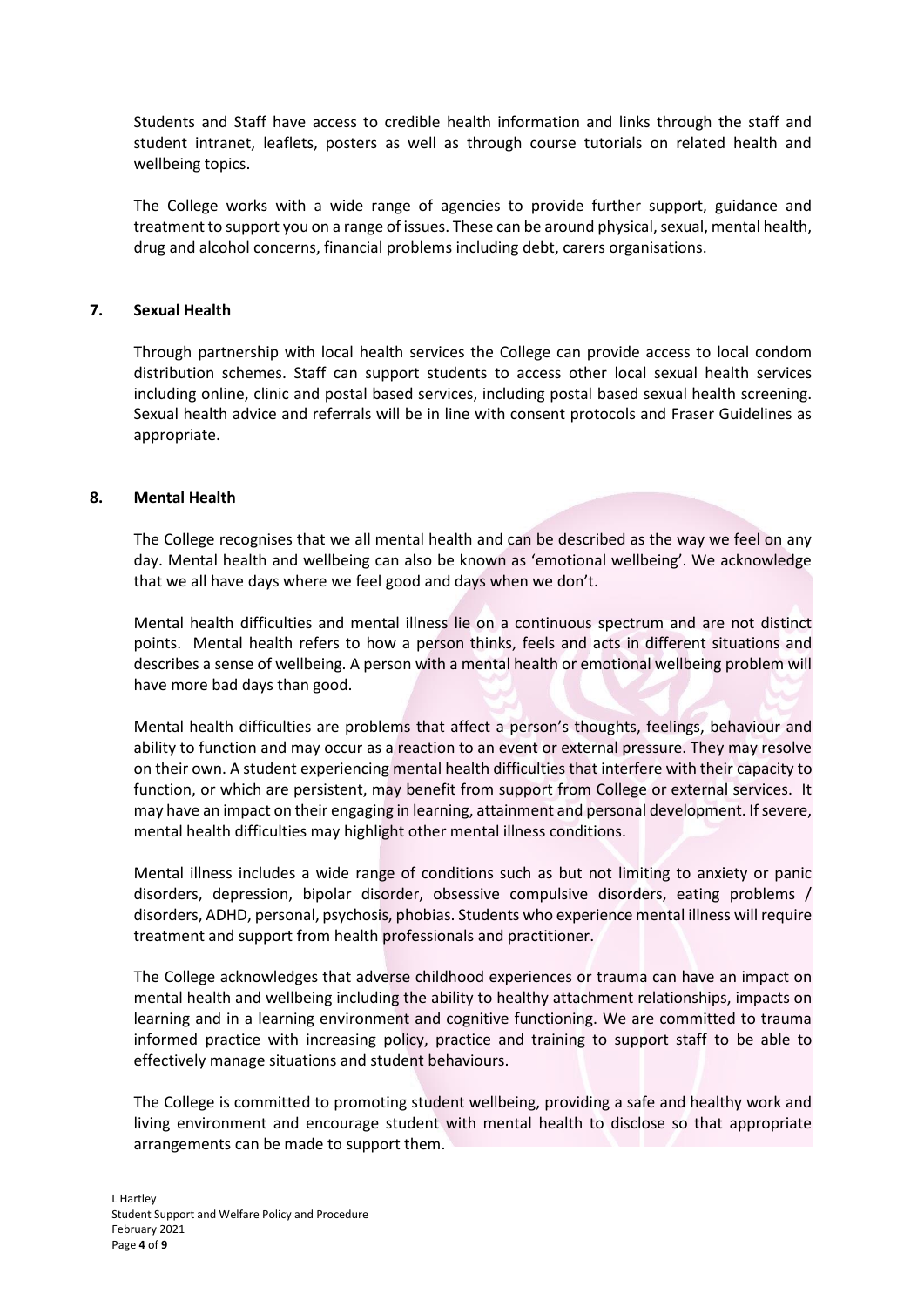Myerscough College is committed to the Association of Colleges Mental health charter and continually strives to enhance practice and provision through self-assessment and continual development.

## **9. Counselling**

The college has a College counselling team with BACP registered counsellors. Our counsellors can provide free confidential counselling therapeutic sessions either face to face or online to students regardless of what and where students study.

The College can also support with the referral to other counselling and therapeutic support services, such as Remploy for support for apprentices and their employers. [https://www.remploy.co.uk/employers/mental-health-and-wellbeing/access-work-mental](https://www.remploy.co.uk/employers/mental-health-and-wellbeing/access-work-mental-health-support-service-apprentices)[health-support-service-apprentices](https://www.remploy.co.uk/employers/mental-health-and-wellbeing/access-work-mental-health-support-service-apprentices)

## **10. Faith, Prayer and Contemplation**

Our College has access to a Chaplain is part of our pastoral support team and helps us with the spiritual, faith development and those without faith. Our Chaplain can be a listening ear, being a source of advice, leading collective worship, running special events. Chaplains are there to cater to the various needs of students and staff, whatever their background and belief. A chaplain will act to provide a point of reference, if not an answer, to any questions a student or staff may have about their life either in or out of college.

The College will endeavour to provide access to contemplation and prayer facilities dependent on facilities on each campus.

#### **11. Information, Advice and Guidance**

All cross-College services work towards Matrix Standards with successful Matrix accreditation demonstrating our commitment to providing high quality support for all our students.

Information, advice and guidance along with links to local, national and online support services are provided on the staff and student intranet along with leaflets, posters and relevant literature on College sites in student support and staff areas.

Student Support and the Student Union run campaigns to raise awareness of issues impacting on student welfare and behaviour, eg health and well-being, sexual health, anti-bullying and harassment and safeguarding, FREDIE related topics, emotional and mental wellbeing.

Students are actively encouraged to participate in enrichment, social events and community initiatives.

#### **12. Careers**

The College recognises that we are a stepping stone to our student's future career and provide advice and guidance in supporting informed career decision making.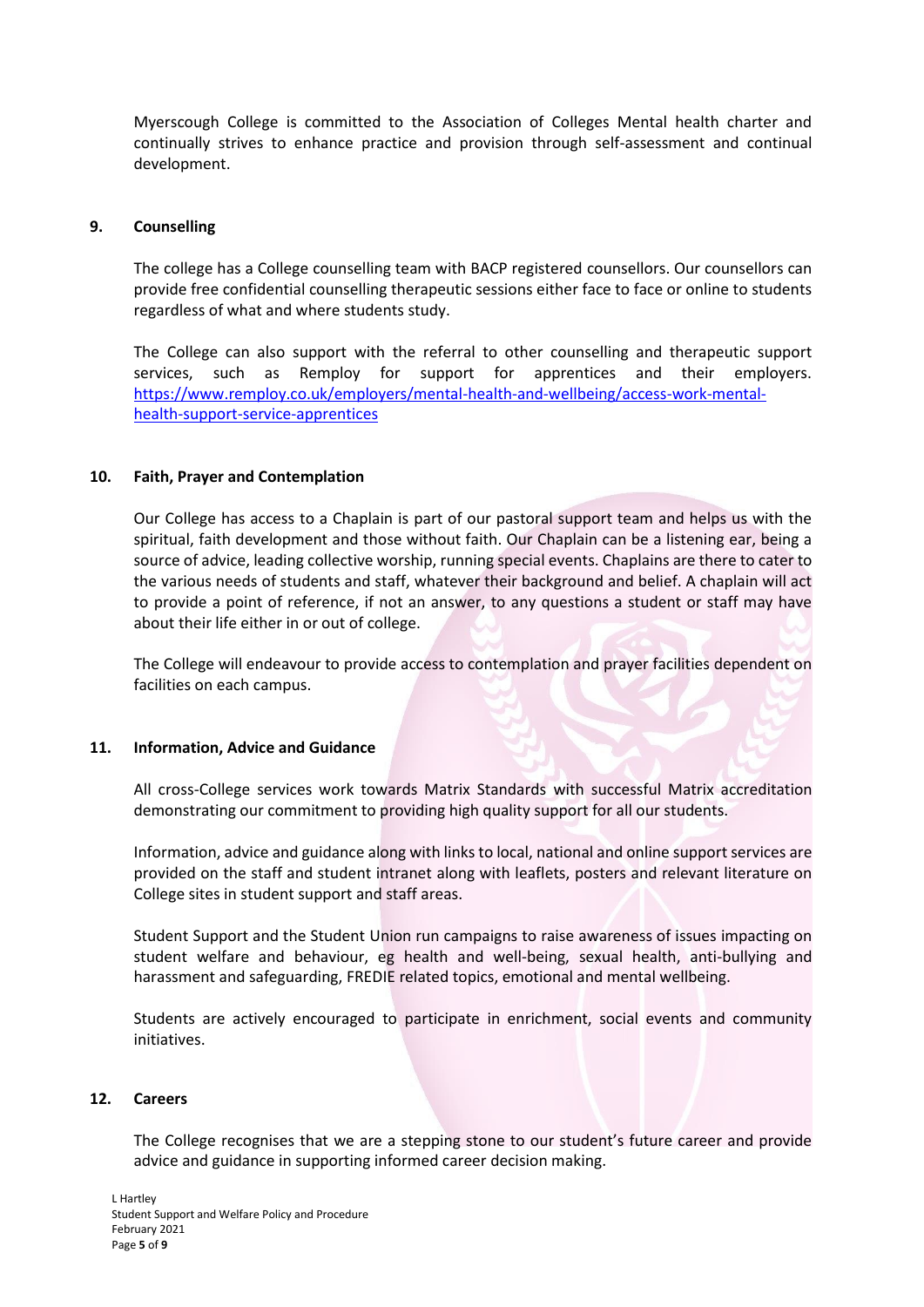We have a dedicated Careers Zone both on the Preston Campus, on the website and virtual learning environment to support students every step of the way. We have a dedicated qualified careers team to provide Careers Education, Information, Advice and Guidance.

# **13. Safeguarding**

Safeguarding is a high priority, is the responsibility of all staff with robust referral systems in place and is managed and co-ordinated through the Safeguarding Strategic and Operational Groups. Regular safeguarding updates and reports are presented to the Principalship, SLT, Curriculum and cross college managers and Governors.

Identification of support and safeguarding concerns is the responsibility of all staff with all concerns being reported using the Safeguarding Alert Form (SA1) to the Student Support and Safeguarding team and DSL/ DDSLs according to the Child Protection and Safeguarding Policy and Procedure. All concerns are recorded through the central Student record systems (eILPS), ProMonitor and One File (for apprentices).

Working in partnerships with external agencies including statutory bodies is fundamental to support and safeguarding practice in line with national and local statutory guidance, this includes Social Care (children and adults) and the Police.

## **14. Confidentiality**

The College is committed to respecting the right to confidentiality of all students and information disclosed will be in line with national and local information sharing protocols. Working Together to Safeguard Children, Keeping Children Safe in education enables practitioners and agencies to share information to identify and provide appropriate services that safeguard and promote the welfare of children. Further information can be found : [Information Sharing 2018.](https://assets.publishing.service.gov.uk/government/uploads/system/uploads/attachment_data/file/721581/Information_sharing_advice_practitioners_safeguarding_services.pdf)

The principle of maintaining confidentiality may not apply if there is a serious concern that there may be a threat to the safety or life of a student or other or if it involves the investigation of a crime or is otherwise required by the operation of law.

In order for staff to be able to safely and effectively support students effectively, the wellbeing of students may be discussed in support meetings and will be treated with confidence and on a need to know basis.

In order to comply with confidentiality principles and maintaining safe practice, College staff must take all necessary precautions to ensure the safe-keeping and accuracy of all records containing personal information including electronic personal information about students. When information is recorded or shared, the terminology used must be respectful of the student and should focus on their needs and evidenced conditions or diagnosis rather than on labelling.

Any requests for information will be processed in accordance with the latest Data Protection legislation in relation to the sharing of data with third parties, as well as College principles and practice.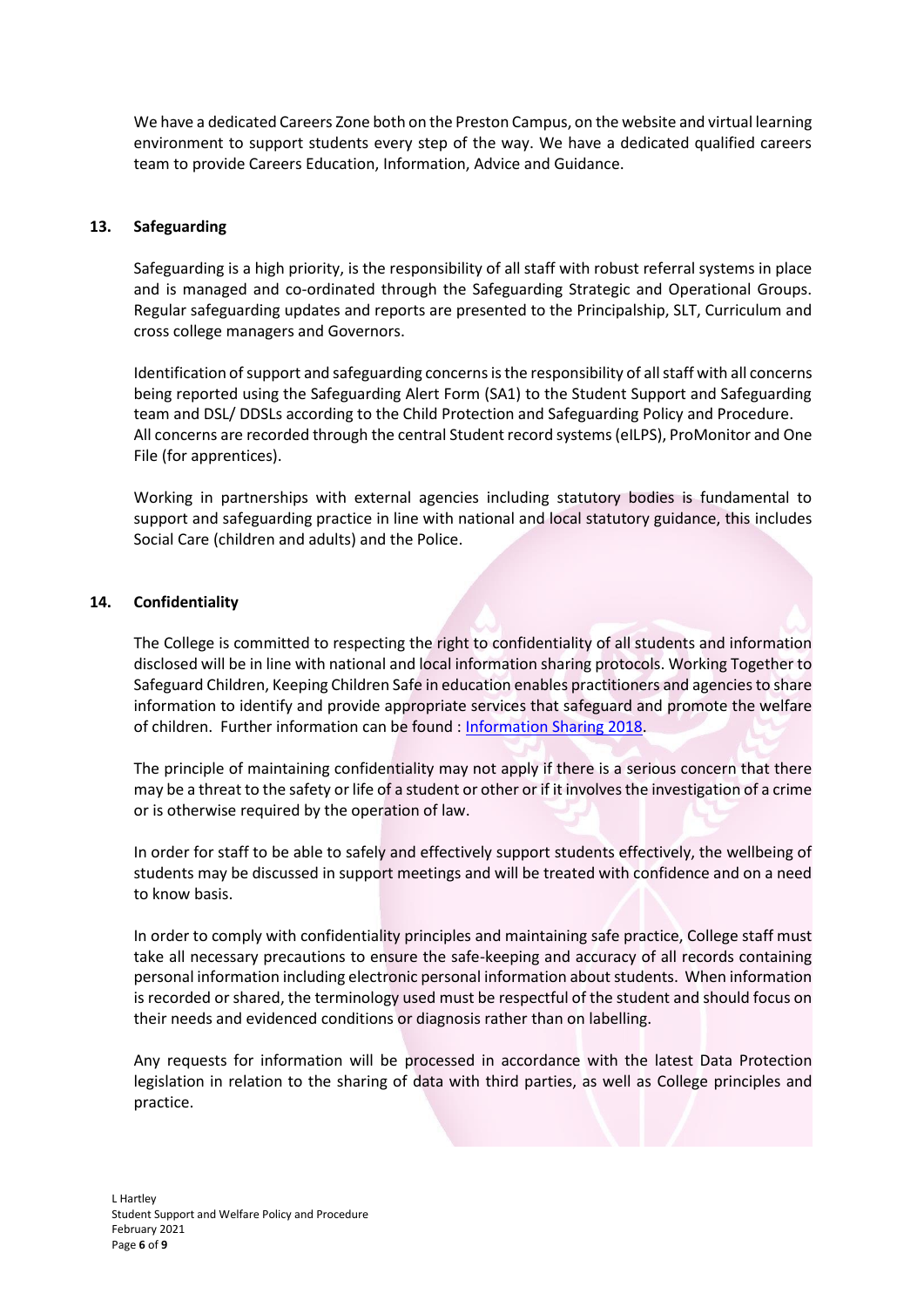## **15. Recording of Student Support**

Centralised electronic student individual learning plans (Promonitor and One File) provides a consistent and centralised student record system. Records on Promonitor are categorised by type and the level of confidentiality required.

## **16. Training and Supervision for Staff**

The College invests and recognises the importance in providing opportunities and access to comprehensive and varied CPD events along with opportunities to attend local and online information sessions, qualifications, conferences, workshops etc. By providing access to both internal and external training and forums ensures that our staff are appropriately trained and confident in the wide range of student support issues.

Support is provided for the Core staff and DSL's through internal / external supervision.

## **17. Parental Engagement**

The College recognises the value and positive effect on student's learning and development through effective parental engagement. The College maintains close links with parents through both formal and informal methods such as telephone, email, parents evening, student reports, letters to parents, parent portal and meetings. To promote independence and personal development we recognise the importance of young people taking responsibility for their own health and wellbeing and will work within consent and information sharing protocols.

#### **18. Partnerships**

Strong partnership links with external agencies and Partnership Agreements where appropriate are well established to improve student support e.g. Garstang Medical Practice, Shared Approach. Knowledge of and partnerships with a range of agencies is a key element in providing appropriate and timely referrals for student support including mental health, sexual health, drug and alcohol services, victim support / domestic abuse, voluntary and faith organisations, social care, police.

#### **19. Monitoring and Review**

The quality and impact of student support and welfare interventions is monitored and reviewed by the Quality of Education Group. Other groups also monitor identified groups of students through the Advisory Panel, Operational Safeguarding Groups, Residential and Curriculum Area Support Meetings.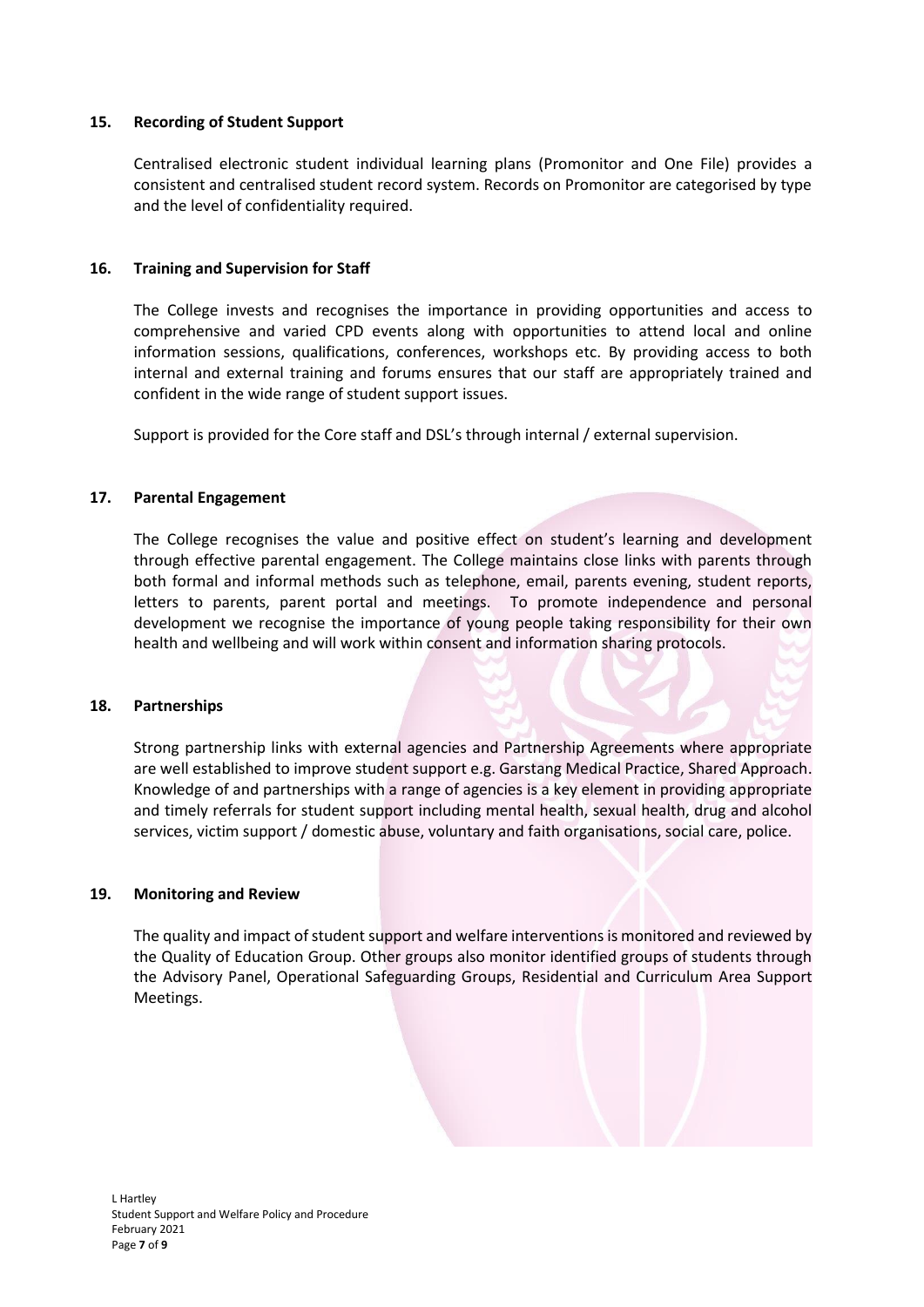## **Documents Associated with this Policy:**

- Anti-Bullying Policy and Procedure (includes Harassment)
- Careers
- Student Finance
- Child Protection and Safeguarding Policy and Procedure
- Fitness to Study Policy
- Living in Halls